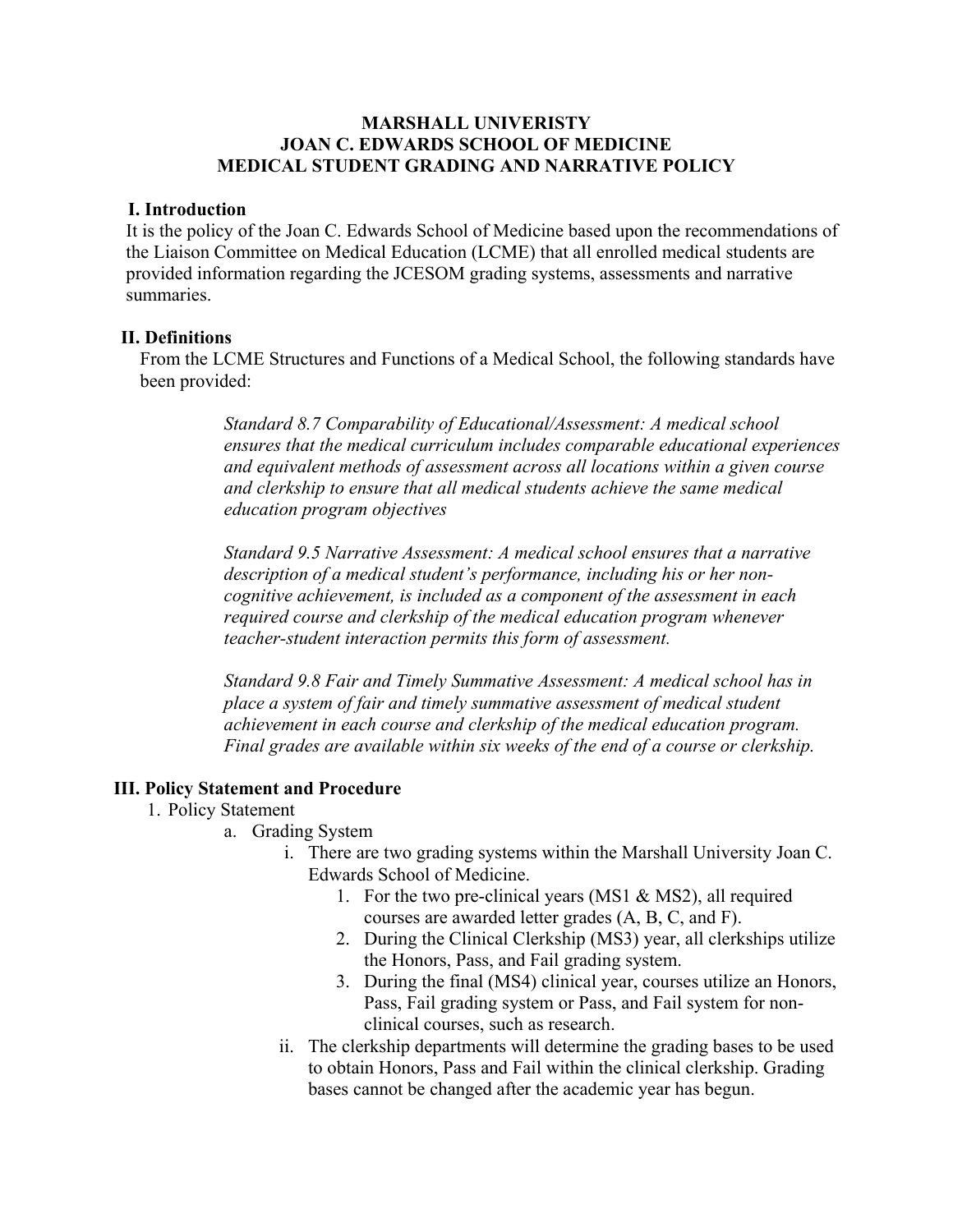- iii. Final grades will be entered in the MUSOM Scheduling system by the JCESOM Registrar and submitted electronically or via grading sheets to the Marshall University Registrar's Office during open grading periods.
- iv. Students cannot begin the next academic year without satisfactorily completing the previous academic year's coursework and requirements to advance to successfully. Failure to complete course work without fulfillment of these criteria will result in a grade of "Fail". The student will then be referred to the Academic & Professionalism Standards Committee for remediation, to repeat the course, or dismissal.
- b. Incomplete Grades
	- i. A grade of "I" (Incomplete) is given to indicate a student has not completed all course requirements.
	- ii. The incomplete grade is given at the discretion of the Clerkship or Course Director when due to extenuating circumstances preventing the student from completing the course requirements.
	- iii. Once the student has completed the requirements, the course director should notify the JCESOM Registrar to submit a change of grade form to the University Registrar's Office.
	- iv. Incomplete grades will revert to a grade of "F" if not completed within by the end of the academic year.
- c. Withdrawal from JCESOM
	- i. Students may choose to withdrawal from courses at any time with approval from the Office of Medical Education. A students request to withdrawal may not be granted solely because a student is failing a course(s); extenuating non-academic circumstances must also be documented to justify late withdrawal.
	- ii. To withdrawal from the Marshall University Joan C. Edwards School of Medicine, a student must first meet with the Vice Dean of Medical Education. If the Vice Dean is not available, the student should request a meeting with the Dean of the Medical School.
	- iii. If the withdrawal is approved, there will be a W (Withdrawal) entered upon a student's record when the student officially withdraws from a course or the school of medicine. The W will be entered on the transcript irrespective of the student's academic standing in that course.
- d. Submission of Grades
	- i. Submission of grades is monitored by the JCESOM Registrar.
	- ii. Course Directors are to report all student grades within six weeks of the end of a course or clerkship.
	- iii. The JCESOM Registrar will notify the course director and/or clerkship coordinator of any missing grades on a monthly basis.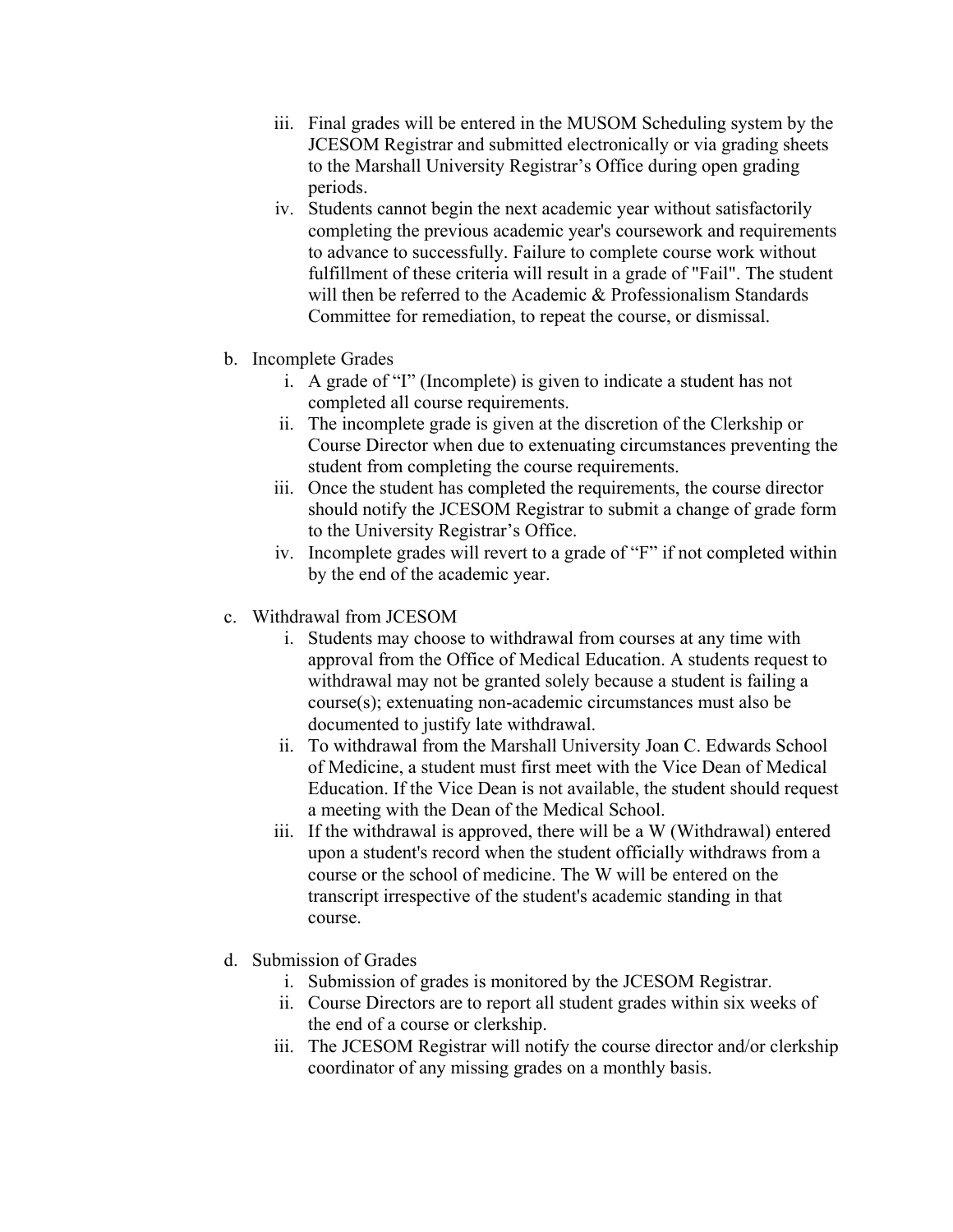- e. Submission of Grades for the MS1 & MS2 Year
	- i. Submission of grades for the MS1 and MS2 year occurs at the end of the Fall term (December) and the Spring (May) term.
	- ii. Grades are to be submitted to the JCESOM Registrar and submitted via MyMu/MILO to the Marshall University Registrar's Office.
	- iii. Any course which ends after the respective grade entry time, should not enter any grades. The JCESOM Registrar will request a grade sheet from the University Registrar's office for grades to be entered once the course is completed.
	- iv. The exception to this rule is Clinical Skills. Students should be given a grade of in-progress (PR) as they are registered for this course in the fall and spring.
	- v. Students who have outstanding or incomplete assignments, should be issued a grade of incomplete.
	- vi. For all required MS1 & MS2 courses, the type of grading is letter grades.
- f. Submission of Grades for the MS 3 Year
	- i. Submission of grades for the MS3 year occurs at the end of the Fall (December) and Spring (May) terms.
	- ii. Grades are to be submitted to the JCESOM Registrar and submitted via MyMu/MILO to the Marshall University Registrar's Office.
	- iii. Any course which ends after the respective grade entry time, should not enter any grades. The JCESOM Registrar will request a grade sheet from the University Registrar's office for grades to be entered once the course is completed
	- iv. Students who have outstanding or incomplete assignments, or NBME Subject Exam Retakes, should be issued a grade of incomplete.
	- v. For all Clinical Clerkship the type of grading is Honors, Pass, Fail.
	- g. Submission of Grades for the MS 4 Year
		- i. Submission of grades for the MS4 year occurs at the end of the Fall (December) and Spring (May) terms.
		- ii. Grades are to be submitted to the JCESOM Registrar and submitted via MyMu/MILO to the Marshall University Registrar's Office.
		- iii. Any course which ends after the respective grade entry time, should not enter any grades. The JCESOM Registrar will request a grade sheet from the University Registrar's office for grades to be entered once the course is completed
		- iv. Students who have outstanding or incomplete assignments, should be issued a grade of incomplete**.**
		- v. The MS4 year type of grading is both Letter Grades and Pass/Fail. These grading systems are set in place at the department level with support from the Office of Medical Education.
	- h. Narrative Policy (MS3)